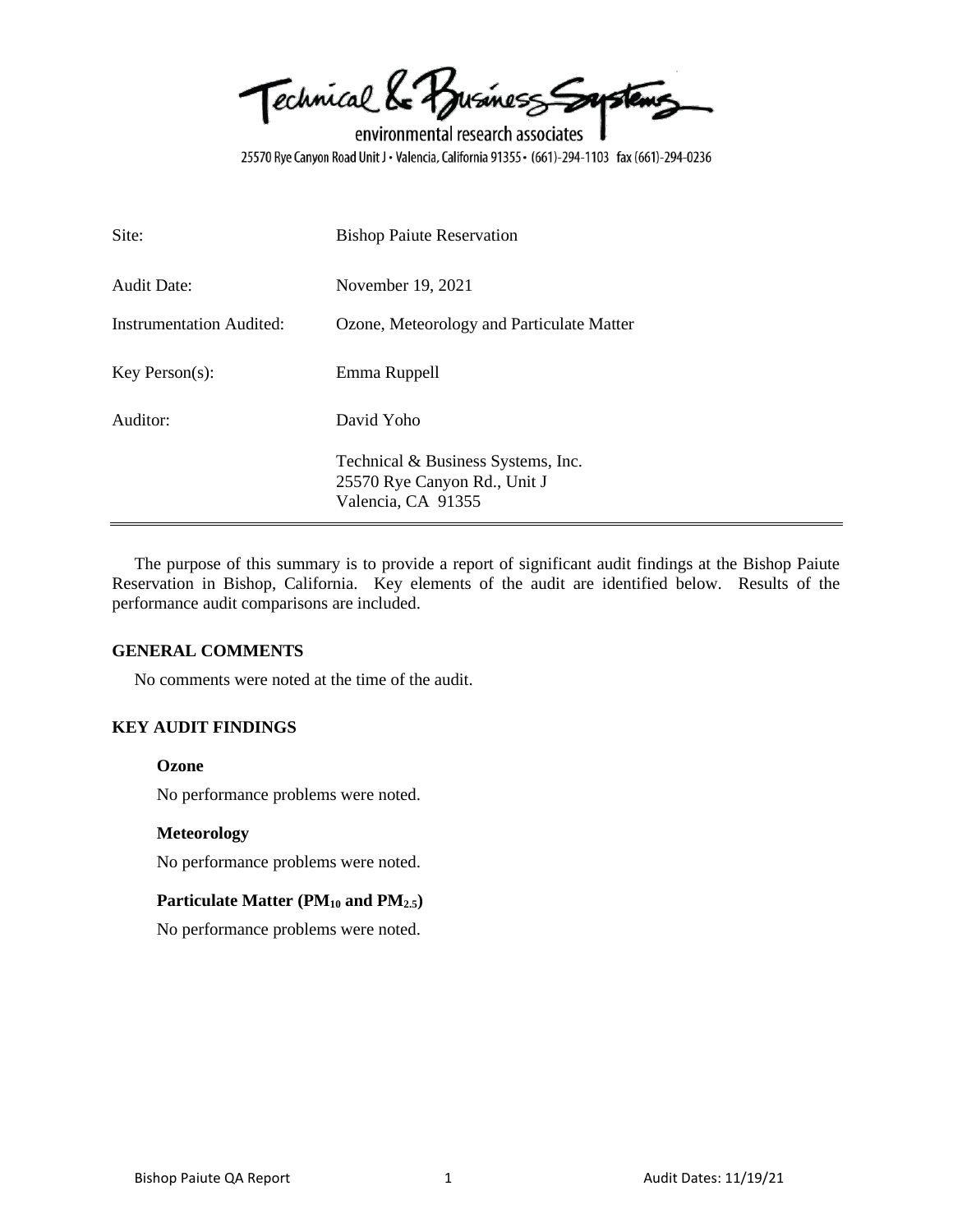

25570 Rye Cyn Rd., Unit J *OZONE* Valencia, CA 91355 (661) 294-1103

Date: **11/19/21** Site Name: **Bishop Paiute** Start: **8:15 PST** Operator: **Emma Ruppell** Date: 11/19/21<br>
Start: 8:15 PST<br>
Finish: 10:00 PST<br>
Finish: 10:00 PST<br>
Project: QA<br>
Luditor: David Yoho

Analyzer make: **Thermo Electron** Model: 49i Serial No.: **630719320** Filter: **NA** Sample flow: **0.605/0.545 lpm** Ozone Measure: **91130** Slope Set Point: **1.000** Ozone Ref: **123979** Zero Set Point: **-0.40** Last Calibrated: **NA** Range: **0.5 ppm**

Auditor: **David Yoho** Witness: **Emma Ruppell**

| O <sub>3</sub> | <b>PPM</b>   | <b>PPM</b> | <b>PPM</b> |
|----------------|--------------|------------|------------|
| <b>Audit</b>   | <b>Input</b> | <b>DAS</b> | Dif        |
| Point          | (X)          | (Y)        | $(\%)$     |
|                | 0.000        | 0.001      |            |
|                | 0.016        | 0.016      | 0.0        |
|                | 0.035        | 0.034      | $-2.9$     |
|                | 0.084        | 0.082      | $-2.4$     |
|                | 0.184        | 0.177      | $-3.8$     |

Linear Regression: (Y=PPM Corrected, X=PPM Input)

| <b>Audit Statisitics</b> |        |  |  |
|--------------------------|--------|--|--|
| 0.958<br>Slope:          |        |  |  |
| Intercept:               | 0.001  |  |  |
| Correlation:             | 1.0000 |  |  |

|                        |             |              |      | <b>Certification</b> |
|------------------------|-------------|--------------|------|----------------------|
| <b>Audit Equipment</b> | <b>Make</b> | <b>Model</b> | ID   | Date                 |
| Dilution System:       | API         | M700EU       | 83   | 11/8/21              |
| Ozone Standard:        | API         | M700EU       | 83   | 09/01/21             |
| Zero Air System:       | API         | 701          | 2427 | NA                   |

| <b>Ozone Transfer Standard</b>                     |                          |              |  |
|----------------------------------------------------|--------------------------|--------------|--|
| Sample Freq: NA                                    | Cell Temperature:        | $NA$ deg $C$ |  |
| Control Freq: NA                                   | <b>Ambient Pressure:</b> | $NA$ "Hg     |  |
| Span Setting: NA<br>Certification Slope:<br>0.9896 |                          |              |  |
| Certification Intercept:<br>0.0000<br>ppm          |                          |              |  |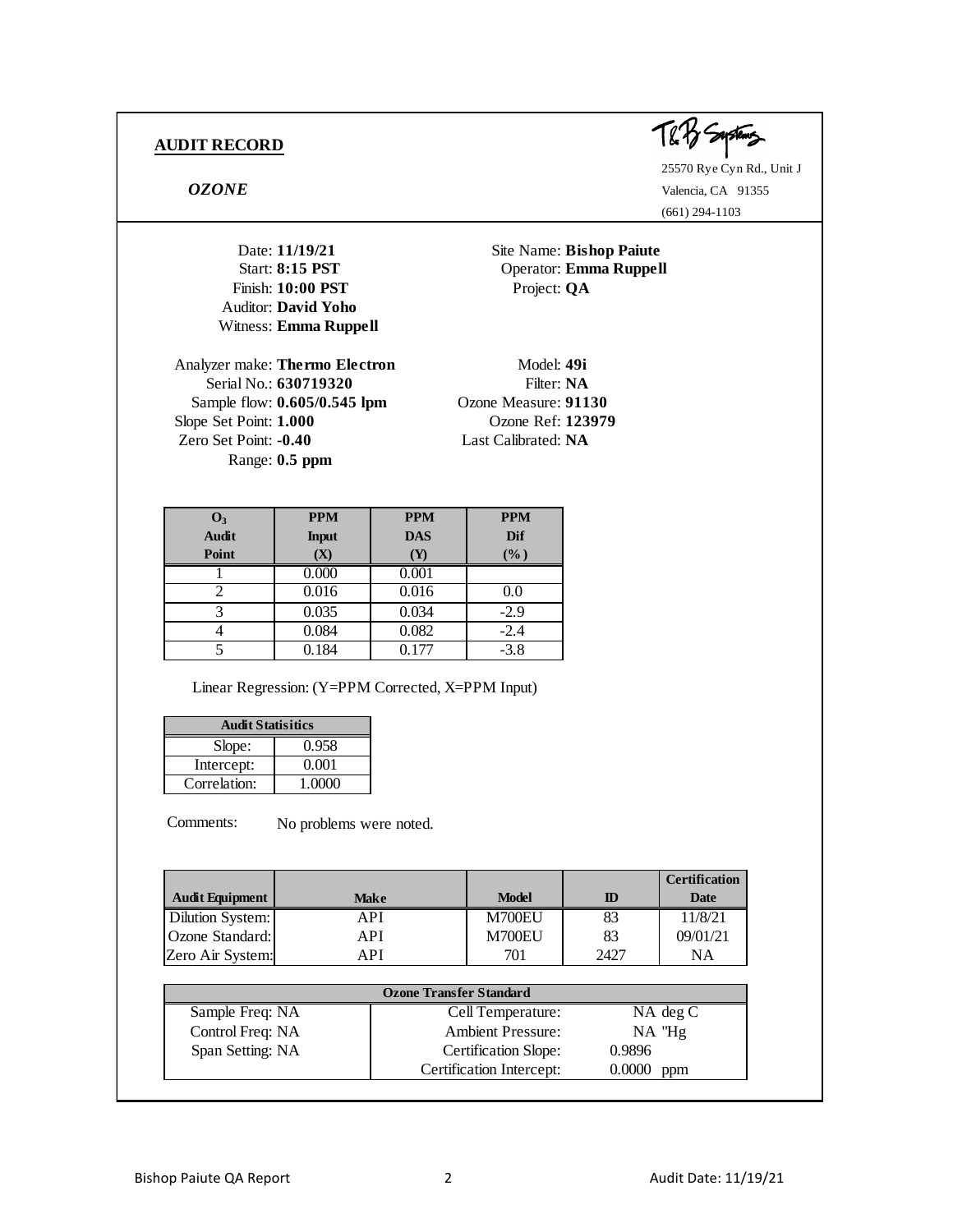#### *HORIZONTAL WIND SPEED* Valencia, CA 91355

25570 Rye Cyn Rd., Unit J (661) 294-1103

Date: **11/19/21** Site Name: **Bishop Paiute** Start: **8:45 PST** Operator: **Emma Ruppell** Date: 11/19/21<br>
Start: 8:45 PST<br>
Finish: 11:00 PST<br>
Project: QA<br>
Mudtor: David Vobo Auditor: **David Yoho** Witness: **Emma Ruppell** Manufacturer: **RM Young** Model: 05305 Serial No.: **179042** Sensor Ht.: **10 meters** K factor: **3.8 CONF Starting torque: <b>0.1 gm cm** Range:  $0 - 125$  **mph 1.36 mph 1.36 mph** Last Calibrated: **NA 1.1 1.1 mph** 

| Audit<br>Point | <b>Input</b><br><b>MPH</b> | <b>DAS</b><br><b>MPH</b> | Diff.<br><b>MPH</b> |
|----------------|----------------------------|--------------------------|---------------------|
|                | 0.00 <sub>1</sub>          |                          | იი                  |
|                | 5.73                       | 5.73                     |                     |

*±.56 MPH; ws ≤ 11.2 MPH Audit Criteria:*

| Audit<br>Point | <b>Input</b><br><b>MPH</b> | <b>DAS</b><br><b>MPH</b> | Diff.<br>$\frac{0}{0}$ |
|----------------|----------------------------|--------------------------|------------------------|
|                | 17.18                      | 17.18                    | $0.0\,$                |
|                | 28.63                      | 28.63                    | 0.0                    |
|                | 40.08                      | 40.08                    | $0.0\,$                |
|                | 51.53                      | 51.53                    | 9.0                    |

*± 5%; ws > 11.2 MPH Audit Criteria:*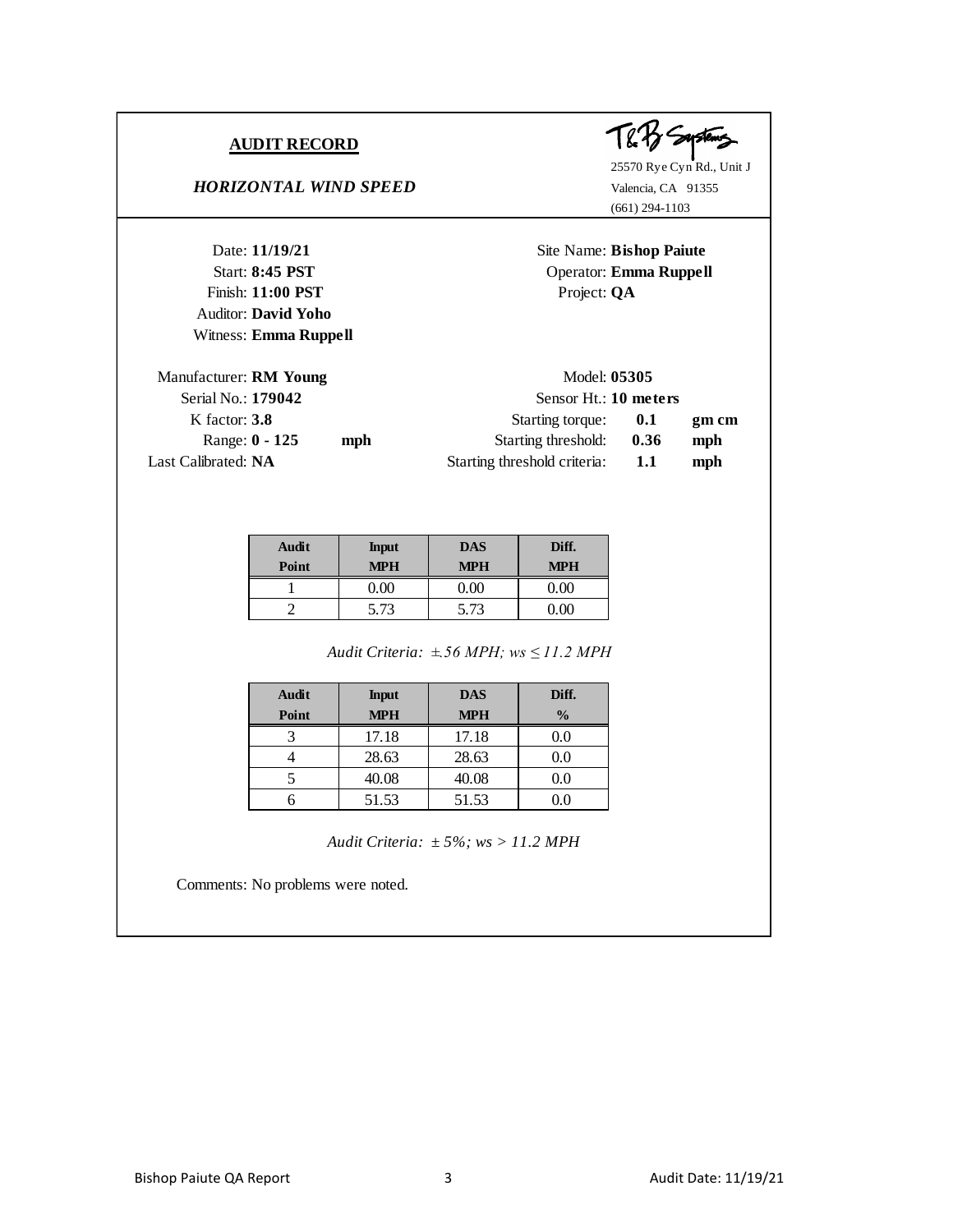Auditor: **David Yoho** Witness: **Emma Ruppell**

# *HORIZONTAL WIND DIRECTION* Valencia, CA 91355



25570 Rye Cyn Rd., Unit J (661) 294-1103

Date: **11/19/21** Site Name: **Bishop Paiute** Start: **8:45 PST** Operator: **Emma Ruppell** Date: 11/19/21<br>
Start: 8:45 PST<br>
Finish: 11:00 PST<br>
Project: QA<br>
Mudtor: David Vobo

| Manufacturer: RM Young | Model: 05305                 |      |       |
|------------------------|------------------------------|------|-------|
| Serial No.: 179042     | Sensor Ht.: 10 meters        |      |       |
| K factor: 37           | Starting torque:             | 5    | gm cm |
| Range: $0 - 360^\circ$ | Starting threshold:          | 0.82 | mph   |
| Crossarm: $180^\circ$  | Starting threshold criteria: | 1.1  | mph   |
| Last Calibrated: NA    |                              |      |       |

| <b>Audit</b> | <b>Degrees</b>   | <b>Degrees</b> | Diff.          |
|--------------|------------------|----------------|----------------|
| Point        | <b>Reference</b> | <b>DAS</b>     | <b>Degrees</b> |
|              | 45               | 45             |                |
| 2            | 90               | 90             |                |
| 3            | 135              | 137            | 2              |
|              | 180              | 181            |                |
| 5            | 225              | 226            |                |
| 6            | 270              | 270            |                |
|              | 315              | 317            | 2              |
|              |                  |                |                |

*Audit Criteria: ± 5 degrees*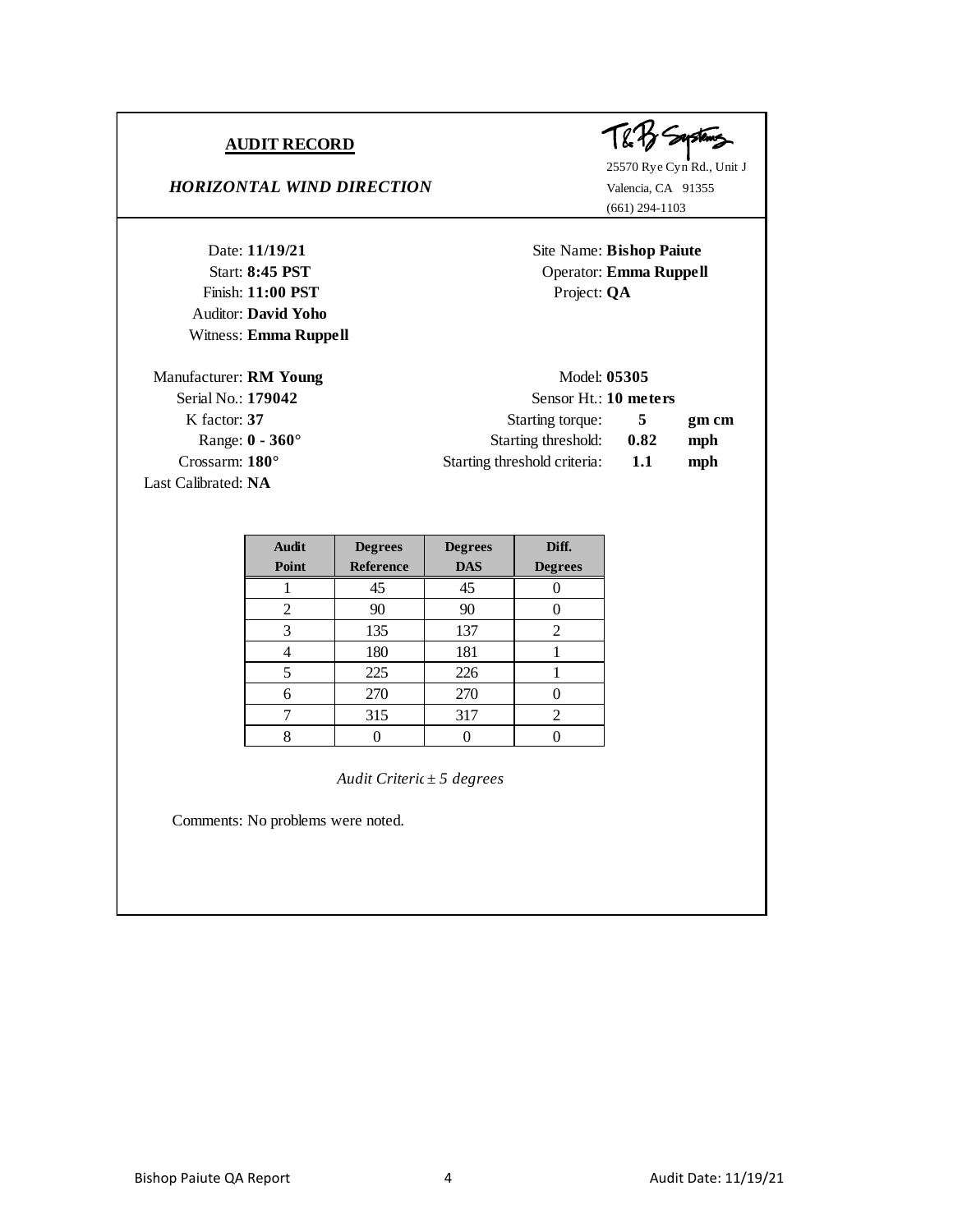# **AMBIENT TEMPERATURE** Valencia, CA 91355

Date: **11/19/21**<br>
Site Name: **Bis**<br>
Start: **8:45 PST**<br>
Project: **QA**<br>
Project: **QA**<br>
Matter: **David Yoho** Auditor: **David Yoho** Witness: **Emma Ruppell** Auditor: **David Yoho**<br>
Witness: **Emma Ruppell**<br>
Manufacturer: **Climatronics**<br>
Serial No: **6916**<br>
Sensor Ht: 9

Serial No.: **6916** Sensor Ht.: **9 m** Lower Range: **-22 Deg F** Upper Range: **122 Deg F** Last Calibrated: **NA**

T& Hy Seystems

25570 Rye Cyn Rd., Unit J (661) 294-1103

Date: **11/19/21** Site Name: **Bishop Paiute** Start: **8:45 PST** Operator: **Emma Ruppell**

| <b>Audit</b> | <b>Input</b> | <b>DAS</b> | Diff.  |
|--------------|--------------|------------|--------|
| Point        | Deg F        | Deg F      | Deg F  |
|              | 32.1         | 32.2       |        |
|              | 71.8         | 71.6       | $-0.2$ |
|              | 103.0        | 103.1      |        |

*± 1.8°F Audit Criteria:*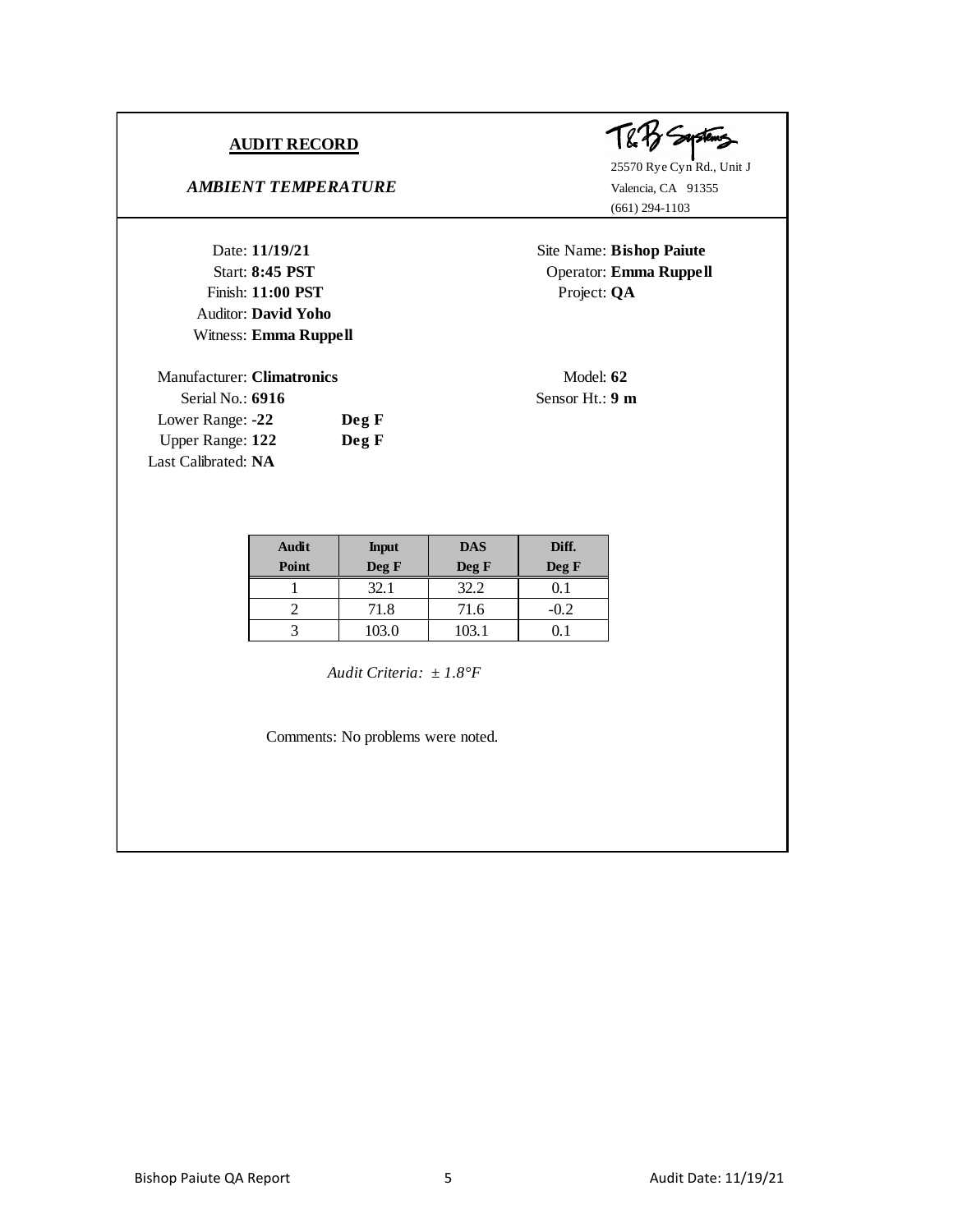*PRECIPITATION* Valencia, CA 91355

Date: #REF!<br>Start: 9:00 PST<br>Finish: 10:00 PST<br>Finish: 10:00 PST<br>Project: QA<br>Auditor: David Vobo Auditor: **David Yoho** Witness: **Emma Ruppell**

Manufacturer: **Climatronics** Model: **100508-G1** Last Calibrated: **NA**

The Bystams

(661) 294-1103

Date: **#REF!** Site name: **Bishop Paiute** Start: **9:00 PST** Operator: **Emma Ruppell**

Serial No.: **956** Sensor Ht.: **1.5 m above roof** Extere: **Climatronics**<br>
Il No.: **956**<br>
Units: **inches**<br>
Units: **inches**<br>
Funnel Diam.: **15.4 cm**<br>
Funnel Diam.: **15.4 cm** 

| Audit | <b>Input</b>  | DAS           | Diff.         |
|-------|---------------|---------------|---------------|
| Point | <b>Inches</b> | <b>Inches</b> | $\frac{0}{0}$ |
|       | .06           |               | 7.9           |

*Audit Criteria: ±10% of input*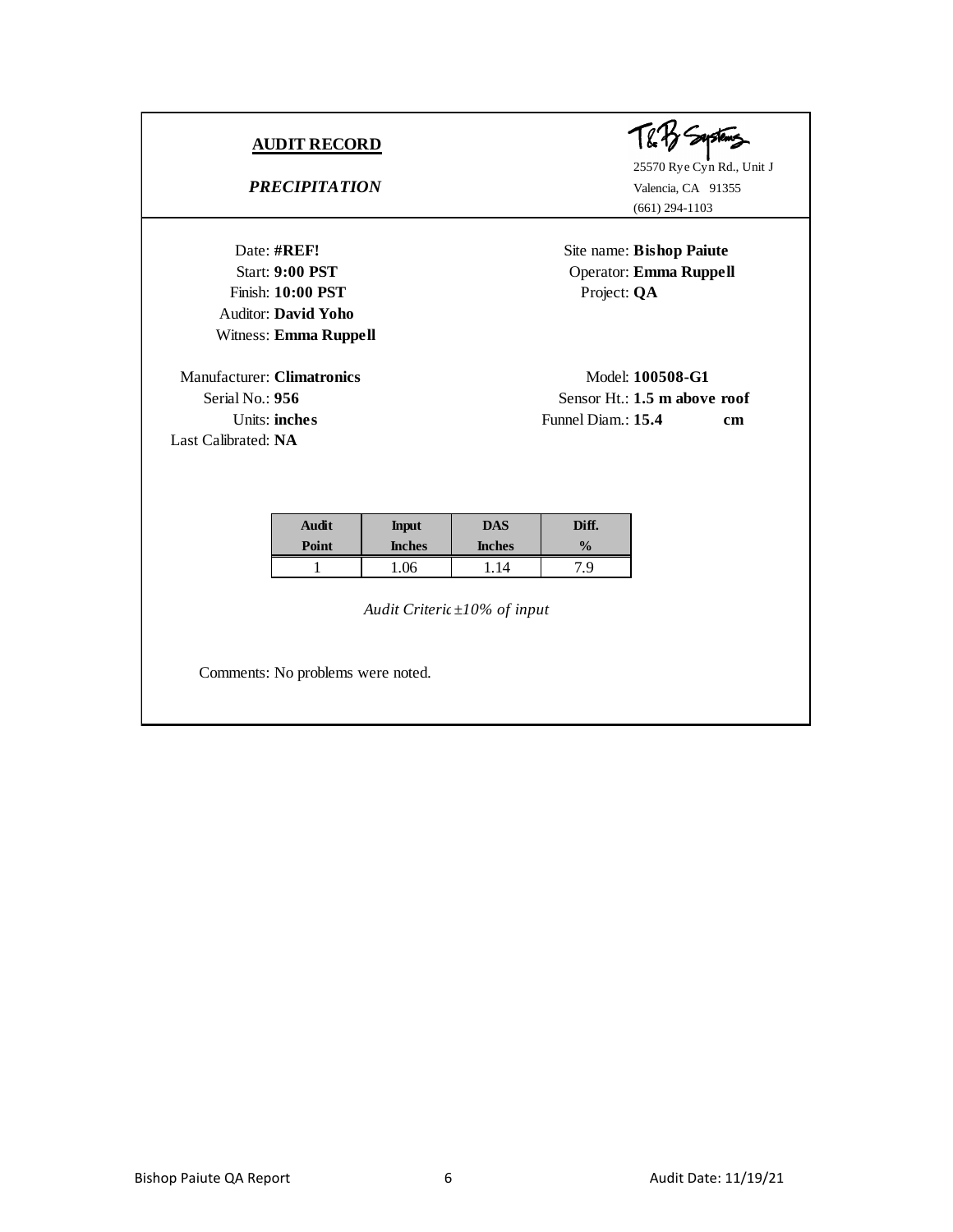# *SOLAR RADIATION* Valencia, CA 91355

Date: **11/19/21**<br>
Start: **8:45 PST**<br>
Finish: **11:00 PST**<br>
Project: **QA**<br>
Project: **QA** Auditor: **David Yoho** Witness: **Emma Ruppell**

Sensor Mfg: **K&Z** Model: **SP-Lite** Serial No.: **113299** Sensor Ht.: **8 meters** Range: **0 - 2.145 Langleys/min** Last Calibrated: **NA**



25570 Rye Cyn Rd., Unit J (661) 294-1103

Date: **11/19/21** Site name: **Bishop Paiute** Start: **8:45 PST** Operator: **Emma Ruppell** 

| Audit | <b>Input</b> | <b>DAS</b> |          |
|-------|--------------|------------|----------|
| Point | L/min        | L/min      | $%$ Diff |
|       | 0.732        | 0.698      | $-4.6$   |
|       | 0.742        | 0.718      | $-3.2$   |
|       | 0.768        | 0.758      | $-1.3$   |
|       | 0.805        | 0.773      | $-4.0$   |

*Criteria: ± 10%*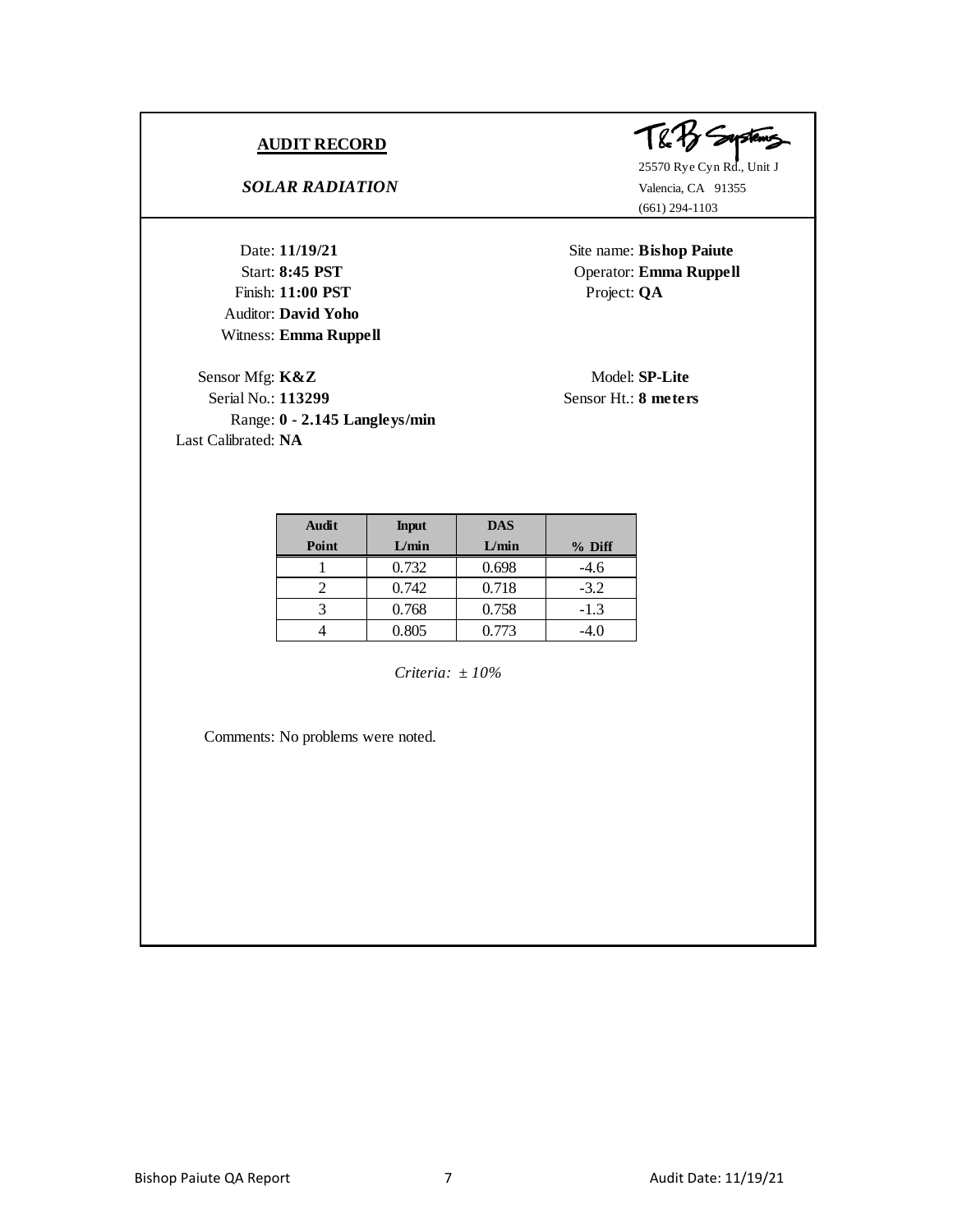**BAROMETRIC PRESSURE** Valencia, CA 91355

Date: **11/19/21**<br>
Start: **8:45 PST**<br>
Finish: **11:00 PST**<br>
Project: **QA**<br>
Project: **QA** Auditor: **David Yoho** Witness: **Emma Ruppell**

Manufacturer: **Climatronics** Model: **1022761** Witness: **Emma Ruppell**<br>
mufacturer: **Climatronics**<br>
Serial No.: 87<br> **Sensor Ht.: 2 m**<br> **Sensor Ht.: 2 m** Units: **mb** Last Calibrated: **NA**



25570 Rye Cyn Rd., Unit J (661) 294-1103

Date: **11/19/21** Site name: **Bishop Paiute** Start: **8:45 PST** Operator: **Emma Ruppell**

| Audit | <b>Input</b>       | <b>DAS</b> | Diff. |
|-------|--------------------|------------|-------|
| Point | mb                 | mb         | mb    |
|       | $^{\cdot \cdot 4}$ |            | 1. J  |

*Audit Criteria: ± 3.0 mb*

Comments: There were no issues noted.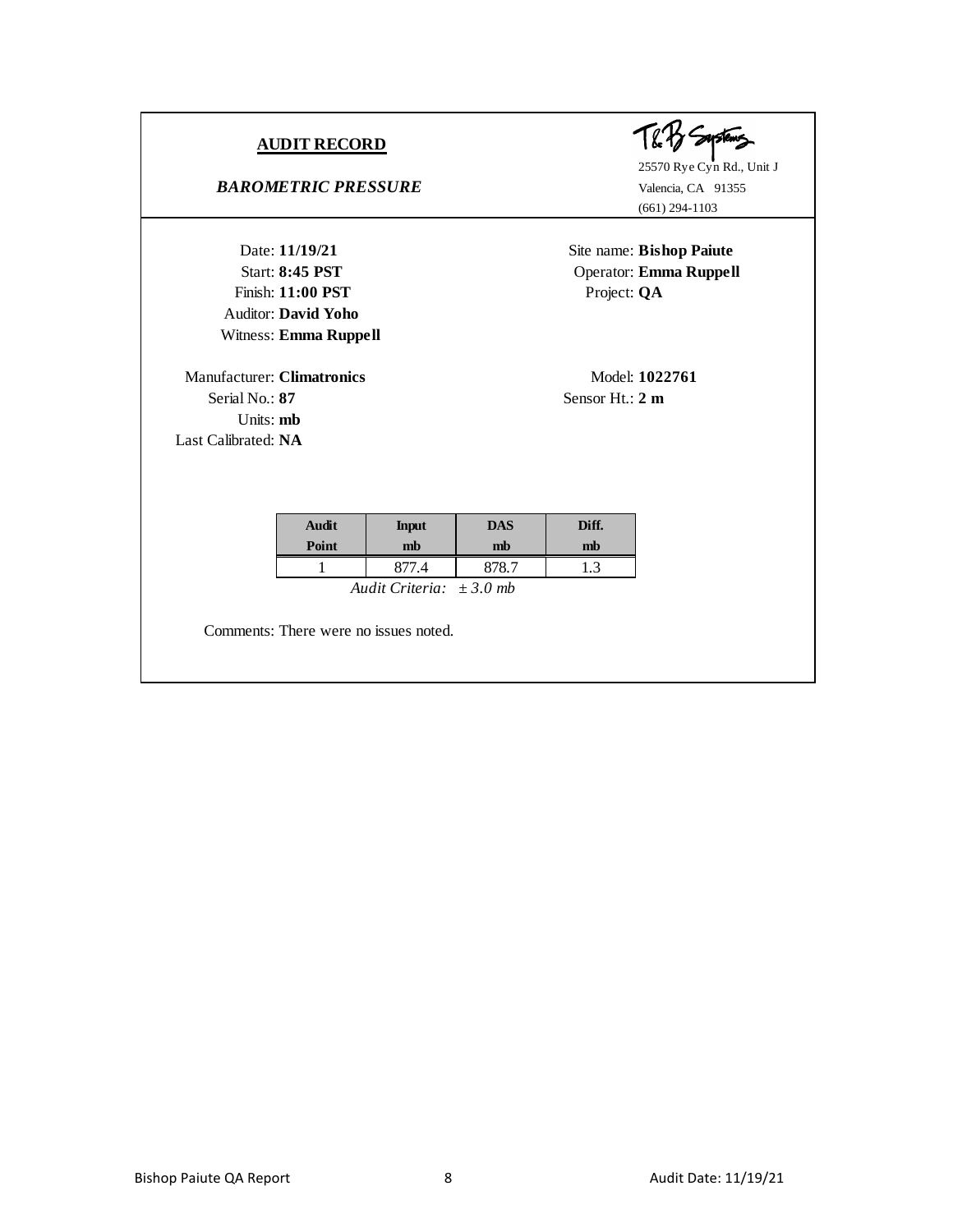*RELATIVE HUMIDITY* Valencia, CA 91355

Date: **11/19/21**<br>
Start: **8:45 PST**<br>
Finish: **11:00 PST**<br>
Project: **QA**<br>
Project: **QA** Auditor: **David Yoho** Witness: **Emma Ruppell 11/19/21**

Sensor Mfg: **Climatronics** Model: NA Serial No.: **NA** Sensor Ht.: **9 meters** Range: **0-100 %** Last Calibrated: **NA**



(661) 294-1103

Site name: **Bishop Paiute** Start: **8:45 PST** Operator: **Emma Ruppell** 

| <b>Audit</b> | <b>Input</b> | <b>DAS</b> | Diff.         |
|--------------|--------------|------------|---------------|
| Point        | $RH$ (%)     | $RH$ (%)   | $\frac{0}{0}$ |
|              | 35.0         | 32.7       | $-2.3$        |
|              | 34.4         | 32.6       | $-1.8$        |
|              | 27.3         | 30.3       | 3.0           |
|              | 24.5         | 29.3       | 4.8           |
|              | 25.2         | 29.0       | 3.8           |

*Criteria: ± 10%*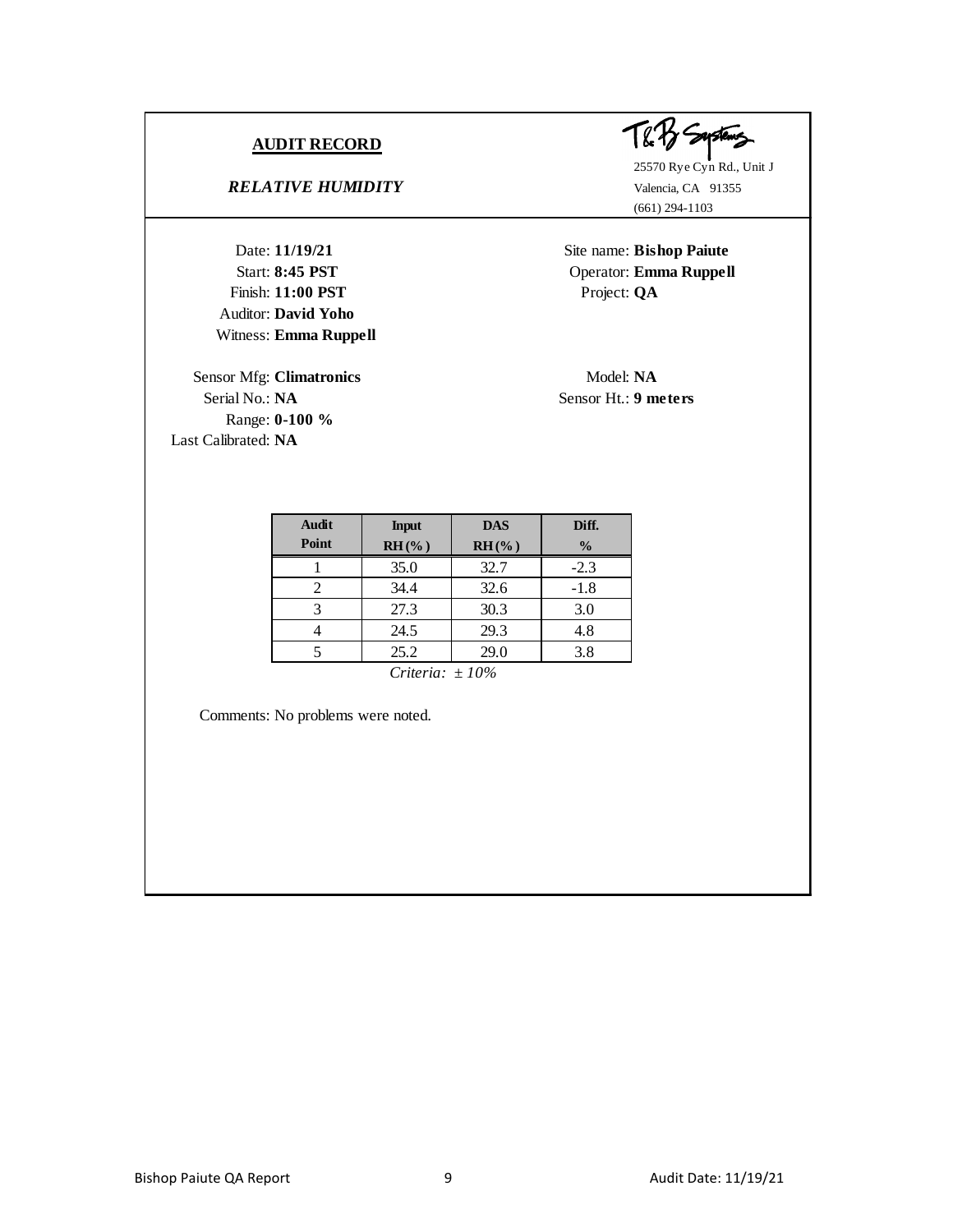

25570 Rye Cyn Rd., Unit J **PM** 10<br> **PM** 10<br> **PM** 25570 Rye Cyn Rd., Valencia, CA 91355 (661) 294-1103

Date: **11/19/21** Site name: **Bishop Paiute** Start: **11:00 PST** Operator: **Emma Ruppell** Date: **11/19/21**<br>
Site name: **Bisl**<br>
Start: **11:00 PST**<br>
Project: **QA**<br>
Project: **QA**<br>
Project: **QA** Auditor: **David Yoho** Witness: **Emma Ruppell** Sampler: **TEOM (PM10)** Make: **Thermo** Serial No.: **1405A231661508** Model: **1405** Last Calibrated.: **NA** Amb. Press: 25.89 in. Hg Model: Alicat FP25 Amb. Temp.: **15.3 °C** Certification Date: **5/20/2021** T Case (°C): **50.00** T Cap (°C): **50.00** T Air (<sup>o</sup>C): **50.00** F Main (lpm): **3.00** F Aux (lpm) **13.65 Site Diff.** Main 2.97 lpm 3.00 lpm 1.0% Bypass 13.90 lpm 13.65 lpm -1.8% Total 16.87 lpm 16.65 lpm -1.3% Amb T | 15.3 °C | 16.5 °C | 1.2 Amb P 0.865 atm 0.861 atm -0.004 *Audit Criteria: Flow - ± 10%; Total 15.00 - 18.34 lpm Amb*  $T - \pm 2^{\circ}C$ *Amb P - ± 0.013 atm* Main: 0.00 lpm Audit Criteria: <0.15 lpm Bypass:  $-0.01$  lpm  $< 0.60$  lpm **Cal Filter Frequency Frequency Weight**  $\vert$  (w/o filter)  $\vert$  (with filter)  $\vert$  Audit  $K_0$   $\vert$  Actual  $K_0$   $\vert$  Error **(g) (Hz) (Hz) (%)** NA | NA | NA | NA | NA *Audit Criteria: ± 2.5%* Flowmeters **Audit Leak Check Mass Transducer Calibration Verification**

performed.

Comments: No problems were noted. A mass transducer calibration verification was not